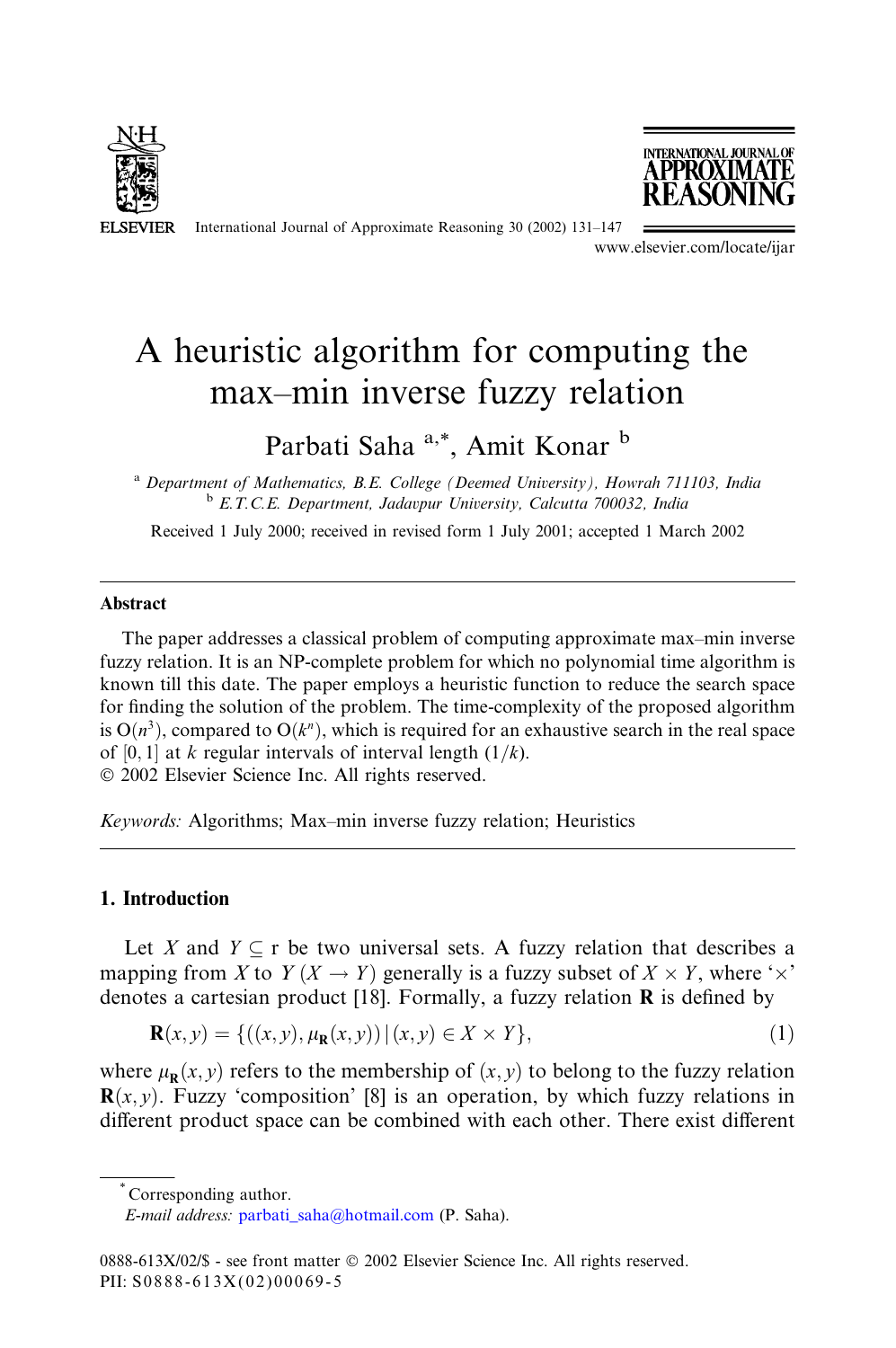versions of 'composition'. The 'max–min' composition, which is most popular among them is defined below. Let  $X, Y, Z \subseteq r$  be three universal sets and  $R_1(x, y), (x, y) \in X \times Y$  and  $R_2(y, z), (y, z) \in Y \times Z$  be two fuzzy relations. The max–min composition of  $\mathbf{R}_1$  and  $\mathbf{R}_2$ , denoted by  $\mathbf{R}_1 \circ \mathbf{R}_2$  is then a fuzzy set, is defined by

$$
\mathbf{R}_1 \circ \mathbf{R}_2 = \left\{ (x, z), \max_{\mathbf{y}} \{ \min \{ \mu_{\mathbf{R}_1}(x, y), \mu_{\mathbf{R}_2}(y, z) \} \} \right\},\tag{2}
$$

where  $x \in X$ ,  $y \in Y$  and  $z \in Z$ . For brevity, we shall use ' $\wedge$ ' and ' $\vee$ ' to denote 'min' and 'max' operators, respectively. Thus expression (2) can be re-written as

$$
\mathbf{R}_1 \circ \mathbf{R}_2 = \left\{ (x, z), \bigvee_{\mathbf{y}} \{ \mu_{\mathbf{R}_1}(x, y) \wedge \mu_{\mathbf{R}_2}(y, z) \} \right\}.
$$
 (3)

We use  $\mu_{\mathbf{R}_1 \circ \mathbf{R}_2}(x, z)$  to denote the membership function of  $(x, z)$  in the maxmin composition relation  $\mathbf{R}_1 \circ \mathbf{R}_2$  is defined by

$$
\mu_{\mathbf{R}_1 \circ \mathbf{R}_2}(x, z) = \bigvee_{\mathbf{y}} \{ \mu_{\mathbf{R}_1}(x, \mathbf{y}) \wedge \mu_{\mathbf{R}_2}(y, z) \}
$$
(4)

#### 1.1. Fuzzy max–min inverse relations

Let  $X = \{x_1, x_2, \ldots, x_n\}, Y = \{y_1, y_2, \ldots, y_m\}$  and  $Z = \{z_1, z_2, \ldots, z_i\}$  be three universal sets and  $\mathbf{R}_1, \mathbf{R}_2$  be two fuzzy relations on  $X \times Y$  and  $Y \times Z$ , respectively. Again, let  $\mathbf{R}_1 \circ \mathbf{R}_2 = \mathbf{I}$ , where I denotes an identity relation, such that  $\mu_{\mathbf{R}_1 \circ \mathbf{R}_2}(x, z) = \mathbf{I}$ , when  $x = x_i \in X$  and  $z = z_i \in Z$  and  $\mu_{\mathbf{R}_1 \circ \mathbf{R}_2}(x, z) = 0$ , otherwise. Under this circumstances, we call  $R_1$ , the max–min pre-inverse relation to  $\mathbf{R}_2$  and  $\mathbf{R}_2$ , the max-min post-inverse relation to  $\mathbf{R}_1$ . Unfortunately,  $\mathbf{R}_1 \circ \mathbf{R}_2 = \mathbf{I}$ is true, only when  $\mathbf{R}_1 = \mathbf{R}_2 = \mathbf{I}$ . We thus define  $\mathbf{R}_1$  as the *approximate max–min pre-inverse relation to*  $\mathbf{R}_2$ , when  $\mathbf{R}_1 \circ \mathbf{R}_2 = \mathbf{I}'$ , such that  $\mathbf{I}'$  is sufficiently close to  $\mathbf{I}'$ with respect to a Euclidean norm of the difference  $(I - I')$ , estimated by

$$
D = \left[ \sum_{\forall z} \sum_{\forall x} \left\{ \mu_I(x, z) - \mu_{I'}(x, z) \right\}^2 \right]^{1/2},
$$

where D should not exceed a small pre-defined real number. The definition of *approximate post-inverse relation* to  $\mathbf{R}_1$  may also be given analogously.

### 1.2. Best approximate pre-inverse relation

Let **Q** be a set of fuzzy relations of  $\mathbf{R}_1$ , such that for all  $\mathbf{R}_1 \in \mathbf{Q}$ , there exists an  $\mathbf{R}_2$  with  $\mathbf{R}_1 \circ \mathbf{R}_2 = \mathbf{I}'$  and